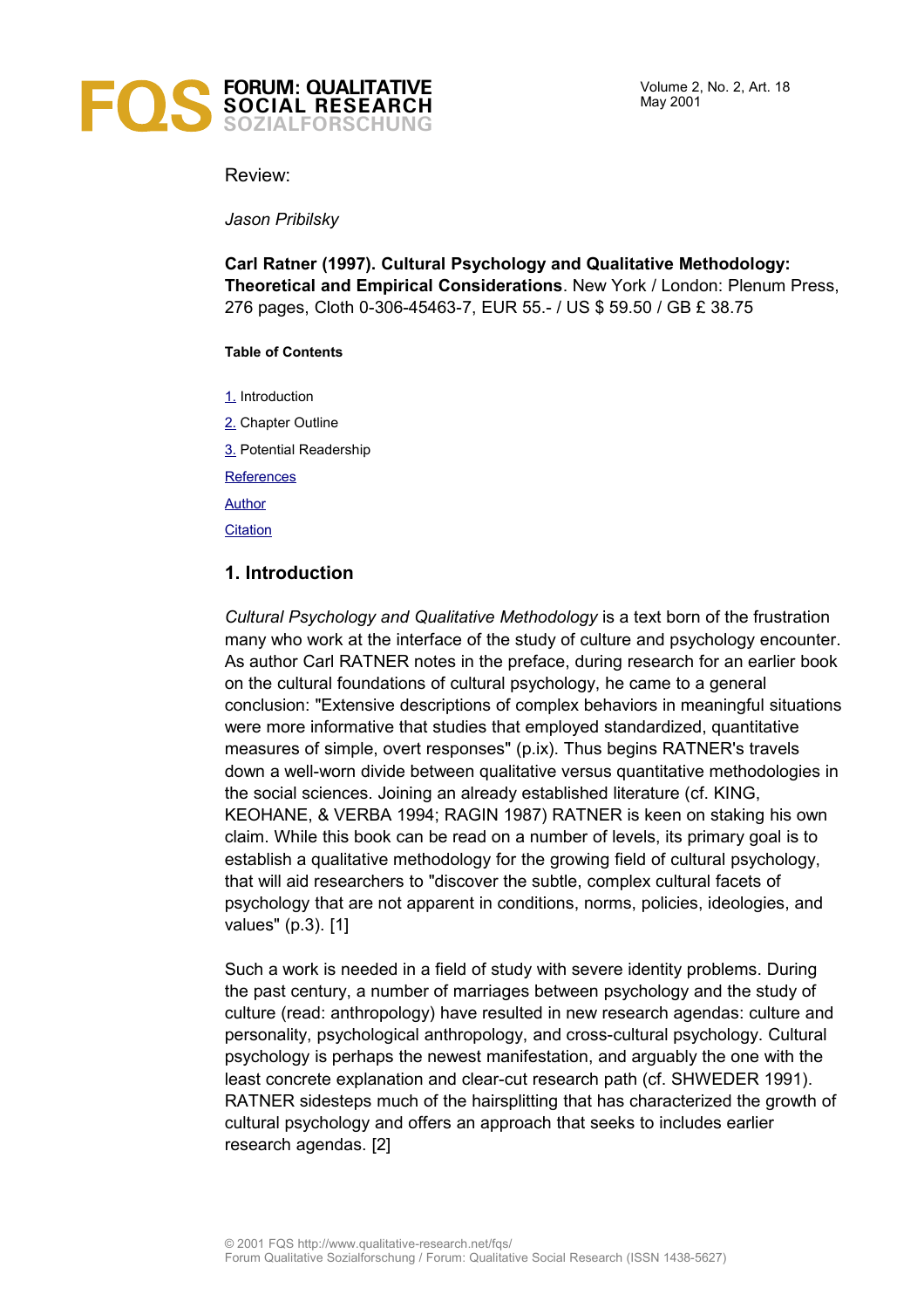# <span id="page-1-0"></span>**2. Chapter Outline**

The book unfolds in six chapters in addition to a short introduction. The first chapter provides a critique of familiar arguments in the debates concerning the utility of qualitative versus quantitative research approaches. RATNER diverges from common lines of argument though to question the epistemological and philosophical underpinnings of positivist approaches. Positivist methodologies, he ultimately notes, "are akin to measuring rainfall in relation to plant growth" (p.48). While they can draw correlations, they can say little about the nature of the phenomena being linked and nothing about the processes that correlate them. While RATNER provides solid grounds for this critique, he unfortunately stops short before fruitful work can be done to improve the cleavage between the stated approaches. True, RATNER calls for an approach that would put qualitative approaches before quantitative research designs (as opposed to the reverse as some multi-method models follow), but there is no discussion of multimethod approaches that triangulate qualitative and quantitative approaches in order to move beyond a classification of primary and secondary methods. [3]

This qualification aside, the rest of the book provides much that is new. Chapters 2 and 3 provide a thoroughgoing analysis of qualitative methods themselves and measures for their improvement for the study of psychological phenomena. Chapter 2 introduces qualitative approaches for psychology and makes good use of MERLEAU-PONTY's (1962) "idealizing concept" as a way to conceptualize successful research strategies. [4]

Chapter 3 brings the reader back to the role of culture and in particular, "the cultural character of psychology," a phrase RATNER uses to describe the ways people collectively objectify the world around them into meaningful categories. Anthropologists and other students of culture may find RATNER's descriptions of culture thin, though his application of the concept to psychological phenomena are well-conceived and the examples employed in this chapter are helpful. Indeed, chapters 3 and 4 provide a fine introduction for researchers who come largely to the study of psychology and culture from the field of psychology. [5]

The final chapters take up the subjects of science and politics. In chapter 5, RATNER looks at the issue of whether or not qualitative cultural psychological methodology can be considered scientific, arguing again that epistemological underpinnings of positivist methodologies must be interrogated before new methodologies can be established. This chapter covers some of the ground of chapter 1, though arguably in a more succinct manner. Readers interested in RATNER's critique of positivism may wish to jump to here first and sidestep the earlier chapter. The book closes with a forceful discussion of the "sociopolitical underpinnings" that have resulted in the near supremacy of positivistic approaches. [6]